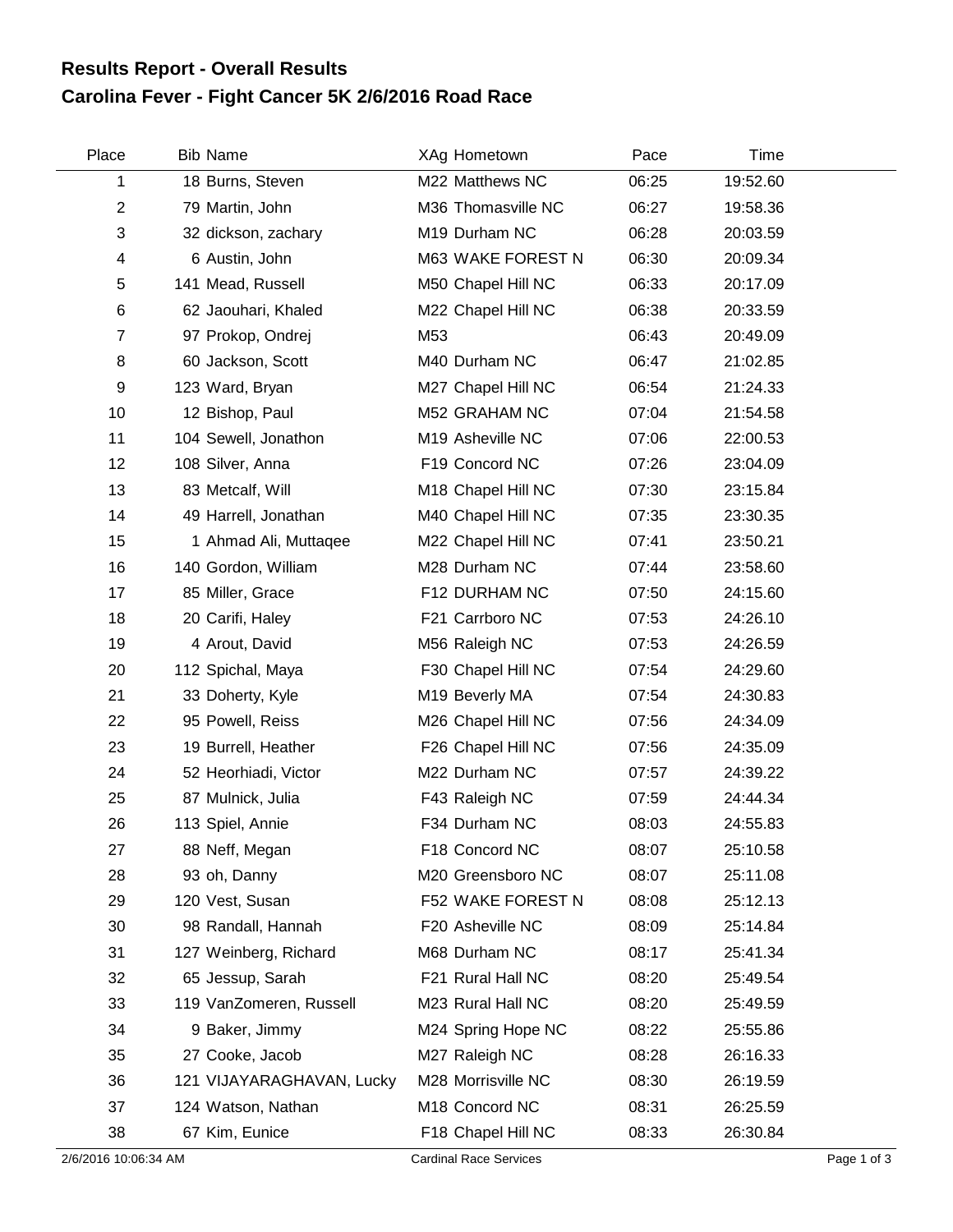| Place | <b>Bib Name</b>         | XAg Hometown       | Pace  | Time     |  |
|-------|-------------------------|--------------------|-------|----------|--|
| 39    | 16 Bulla, Emily         | F18 Beaufort NC    | 08:35 | 26:36.59 |  |
| 40    | 40 Frey, David          | M53 CARY NC        | 08:35 | 26:36.60 |  |
| 41    | 11 Belcher, Abigail     | F18 Chapel Hill NC | 08:45 | 27:08.34 |  |
| 42    | 5 Atchison, Gregory     | M60 Chapel Hill NC | 08:47 | 27:13.08 |  |
| 43    | 103 Schnappinger, Eliza | F19 Chapel Hill NC | 08:48 | 27:16.09 |  |
| 44    | 57 Hughes, Marsela      | F19 Asheville NC   | 08:51 | 27:26.08 |  |
| 45    | 71 Lackey, Sara         | F19 Chapel Hill NC | 08:51 | 27:27.58 |  |
| 46    | 118 Usmani, Iman        | F19 Waxhaw NC      | 08:52 | 27:27.85 |  |
| 47    | 109 Singh, Suhana       | F19 Waxhaw NC      | 08:52 | 27:29.84 |  |
| 48    | 7 Bafia, Nicholas       | M18 Chapel Hill NC | 08:53 | 27:30.83 |  |
| 49    | 45 Griffin, Ben         | M13 asheboro NC    | 08:53 | 27:31.09 |  |
| 50    | 76 Macon, Melissa       | F21 Chapel Hill NC | 08:55 | 27:39.09 |  |
| 51    | 44 Glass, Jessica       | F22 Cincinnati OH  | 09:00 | 27:54.09 |  |
| 52    | 58 Jackson, Ryan        | M9 Durham NC       | 09:03 | 28:04.08 |  |
| 53    | 139 Beuchner, Jessie    | F26 Durham NC      | 09:07 | 28:14.34 |  |
| 54    | 34 Duarte, Kathryn      | F44 Durham NC      | 09:09 | 28:23.34 |  |
| 55    | 55 Horton, Rachel       | F20 Chapel Hill NC | 09:24 | 29:08.61 |  |
| 56    | 41 Furrie, Paige        | F18 Sanford NC     | 09:27 | 29:18.10 |  |
| 57    | 50 Hartley, Andrea      | F21 Raleigh NC     | 09:31 | 29:28.85 |  |
| 58    | 130 Wynands, Seth       | M23 Raleigh NC     | 09:31 | 29:29.08 |  |
| 59    | 101 Rogers, Christy     | F48 Walnut Cove NC | 09:34 | 29:39.60 |  |
| 60    | 102 Rogers, Nicole      | F17 Walnut Cove NC | 09:34 | 29:39.85 |  |
| 61    | 69 Kuntz, Kaci          | F28 Chapel Hill NC | 09:43 | 30:07.84 |  |
| 62    | 35 Durham, Leanne       | F28 Chapel Hill NC | 09:48 | 30:22.08 |  |
| 63    | 68 Kuntz, Alan          | M29 Chapel Hill NC | 09:51 | 30:32.33 |  |
| 64    | 77 Magid, Dan           | M36 Durham NC      | 09:53 | 30:37.33 |  |
| 65    | 86 Moreno, Monica       | F45 Carrboro NC    | 09:55 | 30:45.83 |  |
| 66    | 48 Hannah, Clinton      | M26 Atlanta GA     | 09:57 | 30:51.84 |  |
| 67    | 22 Cawley, Paige        | F20 Chapel Hill NC | 09:59 | 30:58.33 |  |
| 68    | 13 Black, Dave          | M63 Nelson VA      | 10:13 | 31:40.34 |  |
| 69    | 70 Kurki-Fox, Jack      | M27 CARY NC        | 10:21 | 32:04.59 |  |
| 70    | 122 Waickowski, Sarah   | F26 CARY NC        | 10:21 | 32:05.10 |  |
| 71    | 78 Martin, Christie     | F38 Thomasville NC | 10:23 | 32:09.83 |  |
| 72    | 53 Hernandez, Alexy     | F21 Chapel Hill NC | 10:24 | 32:13.58 |  |
| 73    | 89 Nelson, Mary Britt   | F21 Chapel Hill NC | 10:24 | 32:13.84 |  |
| 74    | 28 Craig, Amy           | F34 Hope Mills NC  | 10:29 | 32:31.09 |  |
| 75    | 36 Eimer, Shelby        | F25 RALEIGH NC     | 10:30 | 32:32.58 |  |
| 76    | 133 Margaret, Moynihan  | F48 Waxhaw NC      | 10:33 | 32:40.85 |  |
| 77    | 134 Schnappinger, Chloe | F18 Waxhaw NC      | 10:33 | 32:42.09 |  |
| 78    | 96 Price, Victoria      | F21 Chapel Hill NC | 10:46 | 33:21.59 |  |
| 79    | 117 Thompson, Elnora    | F68 Cherokee NC    | 10:52 | 33:40.09 |  |